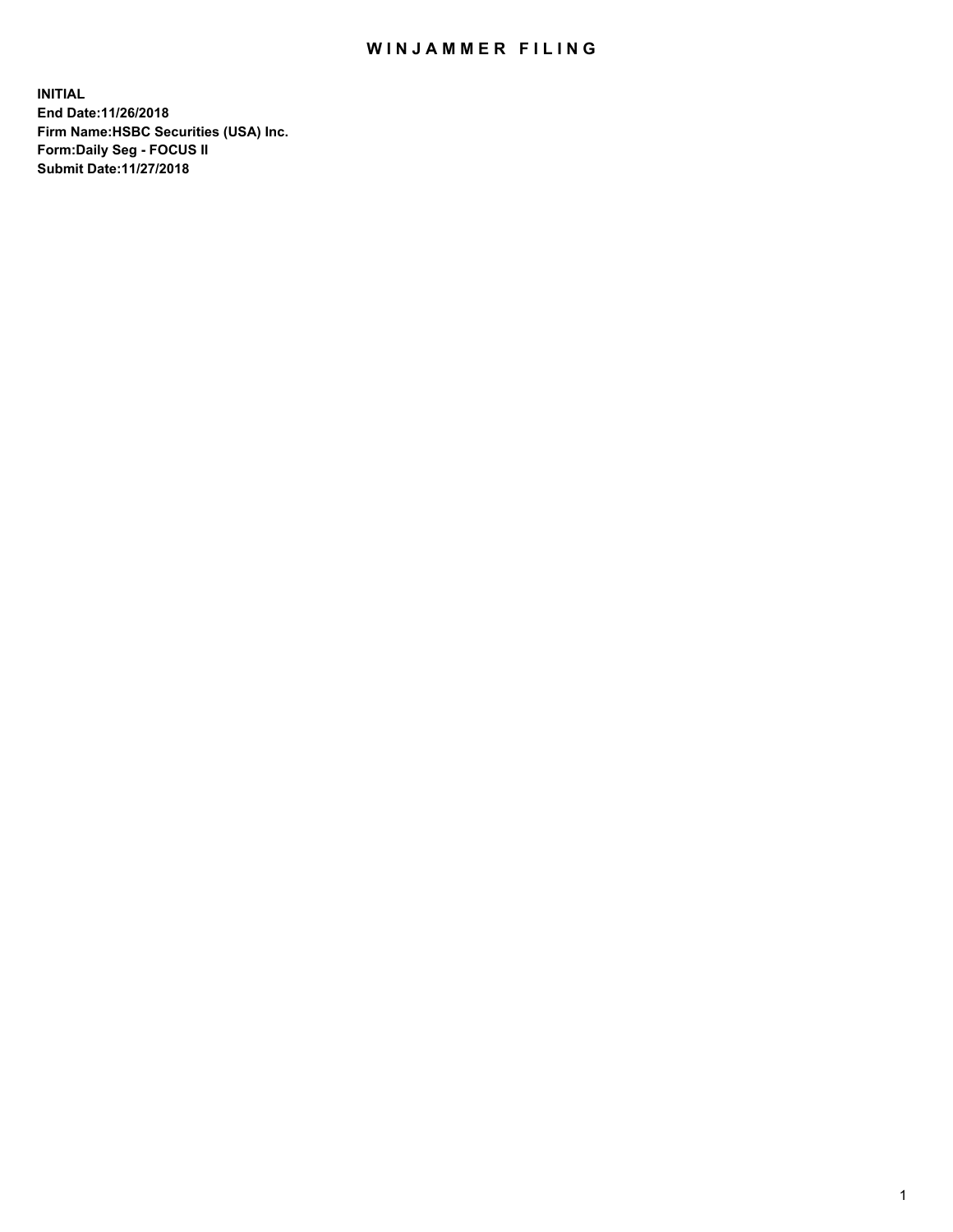**INITIAL End Date:11/26/2018 Firm Name:HSBC Securities (USA) Inc. Form:Daily Seg - FOCUS II Submit Date:11/27/2018 Daily Segregation - Cover Page**

| Name of Company                                                                                                                                                                                                                                                                                                                | <b>HSBC Securities (USA) Inc.</b>                           |
|--------------------------------------------------------------------------------------------------------------------------------------------------------------------------------------------------------------------------------------------------------------------------------------------------------------------------------|-------------------------------------------------------------|
| <b>Contact Name</b>                                                                                                                                                                                                                                                                                                            | <b>Michael V acca</b>                                       |
| <b>Contact Phone Number</b>                                                                                                                                                                                                                                                                                                    | 212-525-7951                                                |
| <b>Contact Email Address</b>                                                                                                                                                                                                                                                                                                   | michael.vacca@us.hsbc.com                                   |
| FCM's Customer Segregated Funds Residual Interest Target (choose one):<br>a. Minimum dollar amount: : or<br>b. Minimum percentage of customer segregated funds required:% ; or<br>c. Dollar amount range between: and; or<br>d. Percentage range of customer segregated funds required between:% and%.                         | 109,000,000<br><u>0</u><br>0 <sub>0</sub><br>0 <sub>0</sub> |
| FCM's Customer Secured Amount Funds Residual Interest Target (choose one):<br>a. Minimum dollar amount: ; or<br>b. Minimum percentage of customer secured funds required:%; or<br>c. Dollar amount range between: and; or<br>d. Percentage range of customer secured funds required between:% and%.                            | 25,000,000<br><u>0</u><br>00<br>0 <sub>0</sub>              |
| FCM's Cleared Swaps Customer Collateral Residual Interest Target (choose one):<br>a. Minimum dollar amount: ; or<br>b. Minimum percentage of cleared swaps customer collateral required:% ; or<br>c. Dollar amount range between: and; or<br>d. Percentage range of cleared swaps customer collateral required between:% and%. | 100,000,000<br><u>0</u><br>00<br>0 <sub>0</sub>             |

Attach supporting documents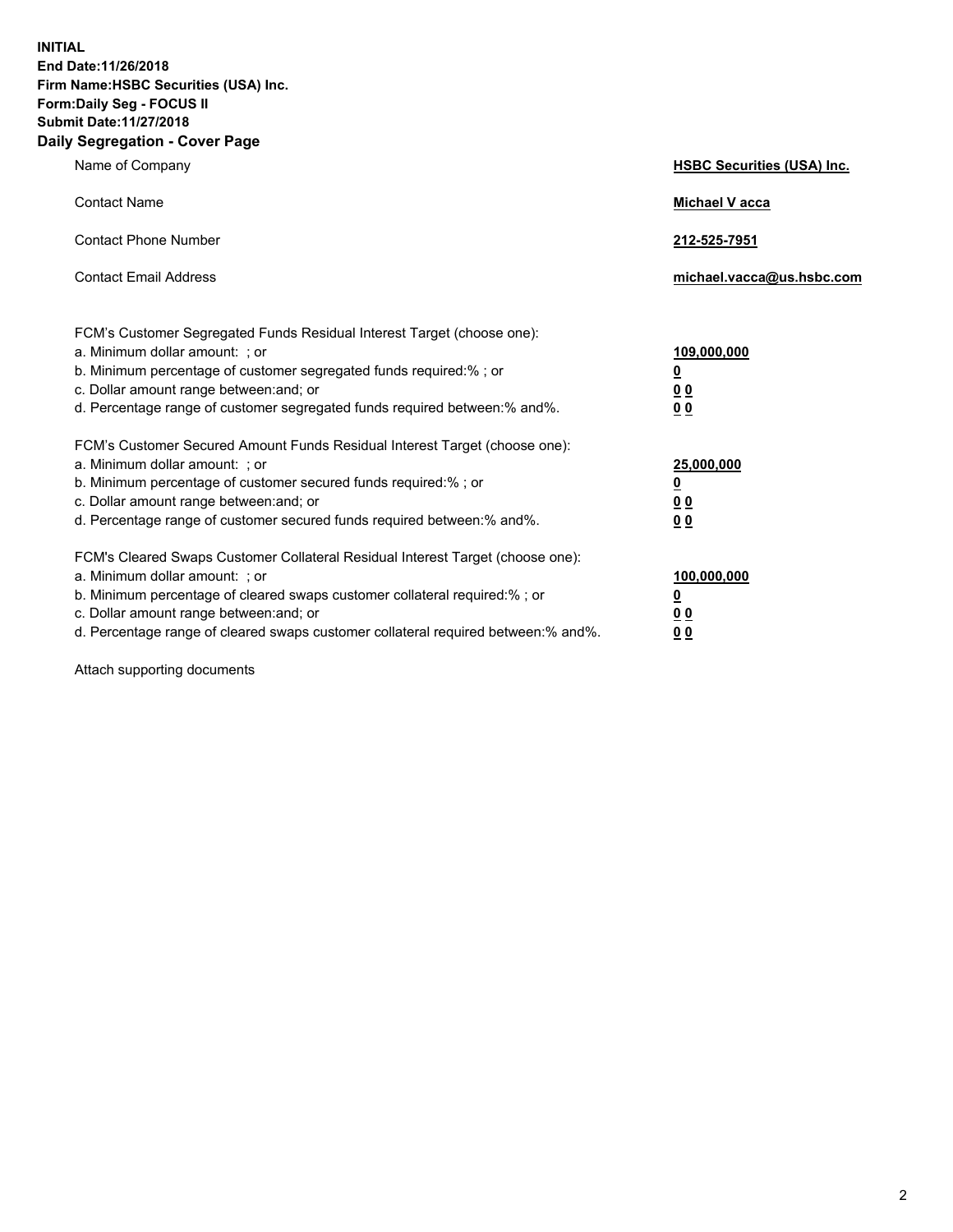**INITIAL End Date:11/26/2018 Firm Name:HSBC Securities (USA) Inc. Form:Daily Seg - FOCUS II Submit Date:11/27/2018 Daily Segregation - Secured Amounts** Foreign Futures and Foreign Options Secured Amounts Amount required to be set aside pursuant to law, rule or regulation of a foreign government or a rule of a self-regulatory organization authorized thereunder **0** [7305] 1. Net ledger balance - Foreign Futures and Foreign Option Trading - All Customers A. Cash **-1,723,529** [7315] B. Securities (at market) **55,769,406** [7317] 2. Net unrealized profit (loss) in open futures contracts traded on a foreign board of trade **56,756,923** [7325] 3. Exchange traded options a. Market value of open option contracts purchased on a foreign board of trade **0** [7335] b. Market value of open contracts granted (sold) on a foreign board of trade **0** [7337] 4. Net equity (deficit) (add lines 1. 2. and 3.) **110,802,800** [7345] 5. Account liquidating to a deficit and account with a debit balances - gross amount **2,879,205** [7351] Less: amount offset by customer owned securities **-2,878,987** [7352] **218** [7354] 6. Amount required to be set aside as the secured amount - Net Liquidating Equity Method (add lines 4 and 5) **110,803,018** [7355] 7. Greater of amount required to be set aside pursuant to foreign jurisdiction (above) or line 6. **110,803,018** [7360] FUNDS DEPOSITED IN SEPARATE REGULATION 30.7 ACCOUNTS 1. Cash in banks A. Banks located in the United States **33,300,270** [7500] B. Other banks qualified under Regulation 30.7 **0** [7520] **33,300,270** [7530] 2. Securities A. In safekeeping with banks located in the United States **19,420,655** [7540] B. In safekeeping with other banks qualified under Regulation 30.7 **29,727,143** [7560] **49,147,798** [7570] 3. Equities with registered futures commission merchants A. Cash **0** [7580] B. Securities **0** [7590] C. Unrealized gain (loss) on open futures contracts **0** [7600] D. Value of long option contracts **0** [7610] E. Value of short option contracts **0** [7615] **0** [7620] 4. Amounts held by clearing organizations of foreign boards of trade A. Cash **0** [7640] B. Securities **0** [7650] C. Amount due to (from) clearing organization - daily variation **0** [7660] D. Value of long option contracts **0** [7670] E. Value of short option contracts **0** [7675] **0** [7680] 5. Amounts held by members of foreign boards of trade A. Cash **-30,170,695** [7700] B. Securities **36,348,752** [7710] C. Unrealized gain (loss) on open futures contracts **56,756,923** [7720] D. Value of long option contracts **0** [7730] E. Value of short option contracts **0** [7735] **62,934,980** [7740] 6. Amounts with other depositories designated by a foreign board of trade **0** [7760] 7. Segregated funds on hand **0** [7765] 8. Total funds in separate section 30.7 accounts **145,383,048** [7770] 9. Excess (deficiency) Set Aside for Secured Amount (subtract line 7 Secured Statement Page 1 from Line 8) **34,580,030** [7380]

10. Management Target Amount for Excess funds in separate section 30.7 accounts **25,000,000** [7780]

11. Excess (deficiency) funds in separate 30.7 accounts over (under) Management Target **9,580,030** [7785]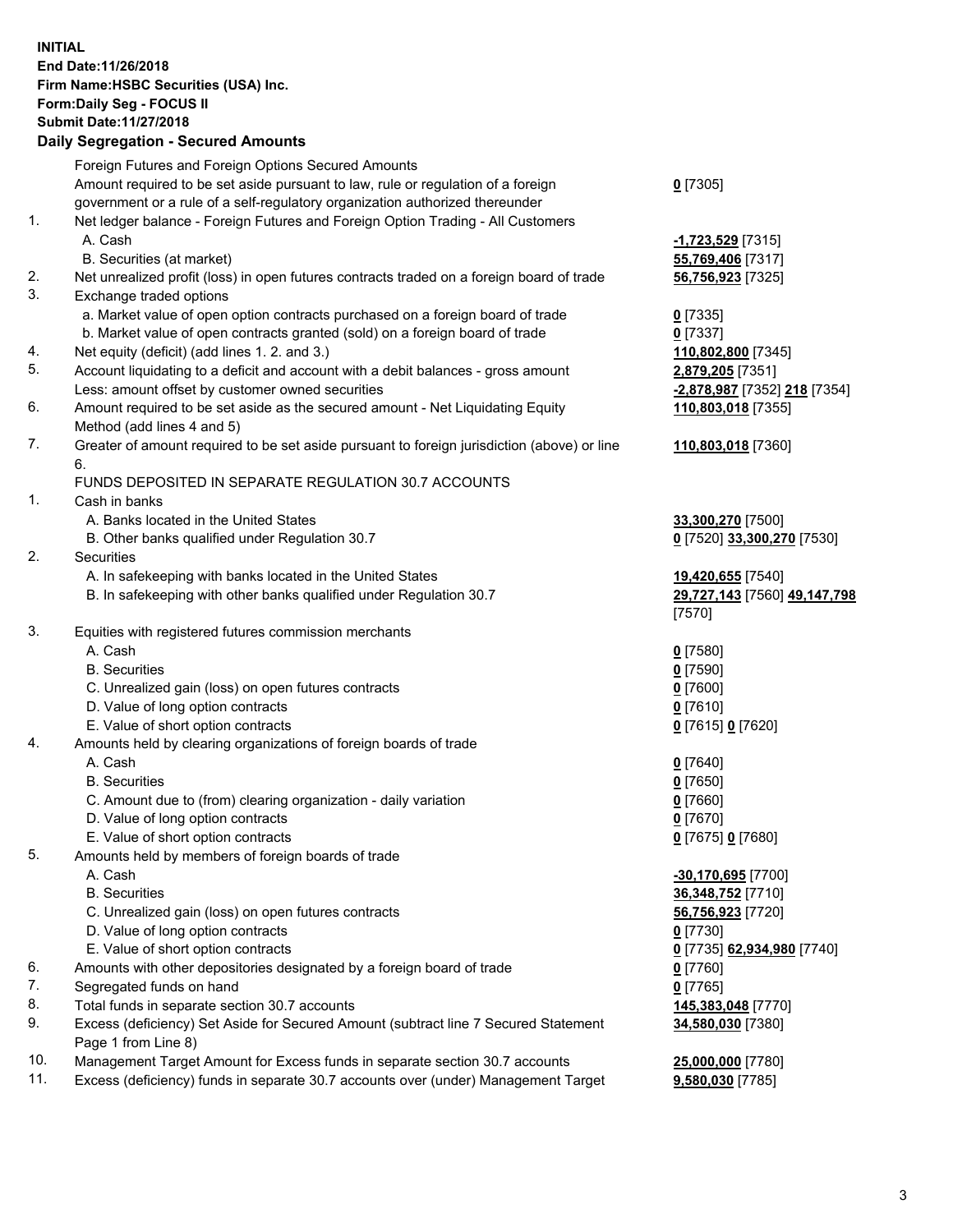**INITIAL End Date:11/26/2018 Firm Name:HSBC Securities (USA) Inc. Form:Daily Seg - FOCUS II Submit Date:11/27/2018 Daily Segregation - Segregation Statement** SEGREGATION REQUIREMENTS(Section 4d(2) of the CEAct) 1. Net ledger balance A. Cash **460,846,645** [7010] B. Securities (at market) **1,959,329,281** [7020] 2. Net unrealized profit (loss) in open futures contracts traded on a contract market **-10,302,623** [7030] 3. Exchange traded options A. Add market value of open option contracts purchased on a contract market **362,161,493** [7032] B. Deduct market value of open option contracts granted (sold) on a contract market **-294,302,338** [7033] 4. Net equity (deficit) (add lines 1, 2 and 3) **2,477,732,458** [7040] 5. Accounts liquidating to a deficit and accounts with debit balances - gross amount **86,951,483** [7045] Less: amount offset by customer securities **-86,897,288** [7047] **54,195** [7050] 6. Amount required to be segregated (add lines 4 and 5) **2,477,786,653** [7060] FUNDS IN SEGREGATED ACCOUNTS 7. Deposited in segregated funds bank accounts A. Cash **138,955,795** [7070] B. Securities representing investments of customers' funds (at market) **49,999,941** [7080] C. Securities held for particular customers or option customers in lieu of cash (at market) **667,397,219** [7090] 8. Margins on deposit with derivatives clearing organizations of contract markets A. Cash **19,046,568** [7100] B. Securities representing investments of customers' funds (at market) **328,104,493** [7110] C. Securities held for particular customers or option customers in lieu of cash (at market) **1,290,301,017** [7120] 9. Net settlement from (to) derivatives clearing organizations of contract markets **28,108,374** [7130] 10. Exchange traded options A. Value of open long option contracts **362,161,493** [7132] B. Value of open short option contracts **-294,302,338** [7133] 11. Net equities with other FCMs A. Net liquidating equity **12,742,302** [7140] B. Securities representing investments of customers' funds (at market) **0** [7160] C. Securities held for particular customers or option customers in lieu of cash (at market) **0** [7170] 12. Segregated funds on hand **1,631,045** [7150] 13. Total amount in segregation (add lines 7 through 12) **2,604,145,909** [7180] 14. Excess (deficiency) funds in segregation (subtract line 6 from line 13) **126,359,256** [7190] 15. Management Target Amount for Excess funds in segregation **109,000,000** [7194] **17,359,256** [7198]

16. Excess (deficiency) funds in segregation over (under) Management Target Amount Excess